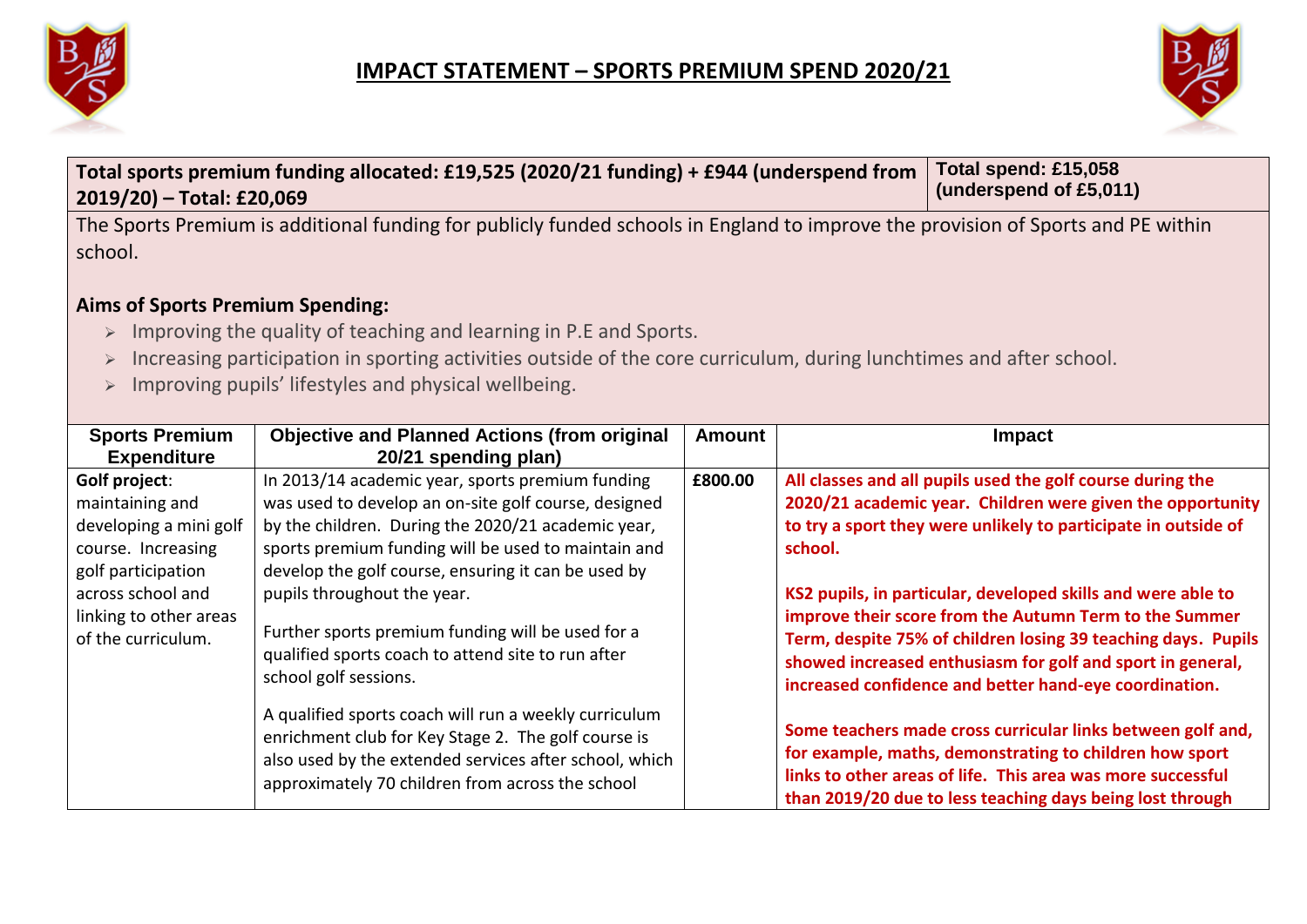



|                                | attend.                                                                                                                                                                                                                                                                                                                                                                                                                                                                                                                                                                              |         | the pandemic.                                                                                                                                                                                                                                                                                                                                                                                                                                                                                                                                                                  |
|--------------------------------|--------------------------------------------------------------------------------------------------------------------------------------------------------------------------------------------------------------------------------------------------------------------------------------------------------------------------------------------------------------------------------------------------------------------------------------------------------------------------------------------------------------------------------------------------------------------------------------|---------|--------------------------------------------------------------------------------------------------------------------------------------------------------------------------------------------------------------------------------------------------------------------------------------------------------------------------------------------------------------------------------------------------------------------------------------------------------------------------------------------------------------------------------------------------------------------------------|
|                                | This year we aim to increase the high number of<br>children taking part in golf as an extra-curricular<br>activity. We also aim to continue improving the basic<br>skills of children in all year groups. We will continue<br>to make cross-curricular links between golf and, for<br>example, numeracy, whilst increasing the level of<br>enthusiasm for the sport that we saw during 2019/20<br>academic year. The impact of the golf course and<br>subsequent golf sessions was dramatically reduced in<br>2019/20 because of the loss of the summer term due<br>to the pandemic. |         | The participation in golf enrichment clubs has not occurred<br>due to the continuing impact of the global pandemic. This is<br>something we would like to address in 2021/22 academic<br>year. 45 children have accessed the golf course during after<br>school club, which is less than we targeted due to reduced<br>overall numbers attending club. We expect this number to<br>rise closer to pre-pandemic numbers during 2021/22.<br>Sports Leader has continued to use Year 6 Gold Leaders who<br>help to maintain the golf course and demonstrate to other<br>children. |
| <b>Lunchtime Sports</b>        | In 2020/21, Brandhall Primary School will maintain                                                                                                                                                                                                                                                                                                                                                                                                                                                                                                                                   | £10,456 | In terms of participation in sports during lunchtime, outside                                                                                                                                                                                                                                                                                                                                                                                                                                                                                                                  |
| <b>Coaching and</b>            | the number of sports coaches working through                                                                                                                                                                                                                                                                                                                                                                                                                                                                                                                                         |         | of the PE curriculum, we have seen an improved impact                                                                                                                                                                                                                                                                                                                                                                                                                                                                                                                          |
| <b>Competition: Children</b>   | lunchtime at two coaches and ensure that the                                                                                                                                                                                                                                                                                                                                                                                                                                                                                                                                         |         | compared to 2019/20 despite the negative effects of the                                                                                                                                                                                                                                                                                                                                                                                                                                                                                                                        |
| are encouraged to              | continuity of staffing and standard of coaching is                                                                                                                                                                                                                                                                                                                                                                                                                                                                                                                                   |         | COVID-19 pandemic (39 teaching days lost for 75% of pupils).                                                                                                                                                                                                                                                                                                                                                                                                                                                                                                                   |
| participate in sports          | maintained when compared to 2019/20. The                                                                                                                                                                                                                                                                                                                                                                                                                                                                                                                                             |         | This was noticeable across all key stages.                                                                                                                                                                                                                                                                                                                                                                                                                                                                                                                                     |
| sessions during                | lunchtime sports coaching was very successful in the                                                                                                                                                                                                                                                                                                                                                                                                                                                                                                                                 |         |                                                                                                                                                                                                                                                                                                                                                                                                                                                                                                                                                                                |
| lunchtime.<br>Competitions and | first two terms of 2019/20 (see our impact statement)<br>but unfortunately, due to circumstances out of our                                                                                                                                                                                                                                                                                                                                                                                                                                                                          |         | The new provider has delivered quality sessions, observed by<br>Sports Leader and SLT. There has been excellent continuity                                                                                                                                                                                                                                                                                                                                                                                                                                                     |
| Events are held during         | control, we are having to use a new provider for the                                                                                                                                                                                                                                                                                                                                                                                                                                                                                                                                 |         | of staff for our children, a variety of activities have been                                                                                                                                                                                                                                                                                                                                                                                                                                                                                                                   |
| lunchtime. Lunchtime           | new academic year.                                                                                                                                                                                                                                                                                                                                                                                                                                                                                                                                                                   |         | provided and the quality has been consistently high.                                                                                                                                                                                                                                                                                                                                                                                                                                                                                                                           |
| supervisors work               |                                                                                                                                                                                                                                                                                                                                                                                                                                                                                                                                                                                      |         |                                                                                                                                                                                                                                                                                                                                                                                                                                                                                                                                                                                |
| alongside qualified            | The senior leadership team and PE Leader feel that                                                                                                                                                                                                                                                                                                                                                                                                                                                                                                                                   |         | To compensate for the impact of the pandemic, we increased                                                                                                                                                                                                                                                                                                                                                                                                                                                                                                                     |
| sports coaches.                | the main target is to ensure there is no dip in quality                                                                                                                                                                                                                                                                                                                                                                                                                                                                                                                              |         | the number of hours to ensure two staff covered both KS1                                                                                                                                                                                                                                                                                                                                                                                                                                                                                                                       |
|                                | because of the change of provider. Although due                                                                                                                                                                                                                                                                                                                                                                                                                                                                                                                                      |         | and KS2 throughout each lunchtime. We also retained the                                                                                                                                                                                                                                                                                                                                                                                                                                                                                                                        |
|                                | diligence has been undertaken, we will need to                                                                                                                                                                                                                                                                                                                                                                                                                                                                                                                                       |         | service throughout the third lockdown to enable the children                                                                                                                                                                                                                                                                                                                                                                                                                                                                                                                   |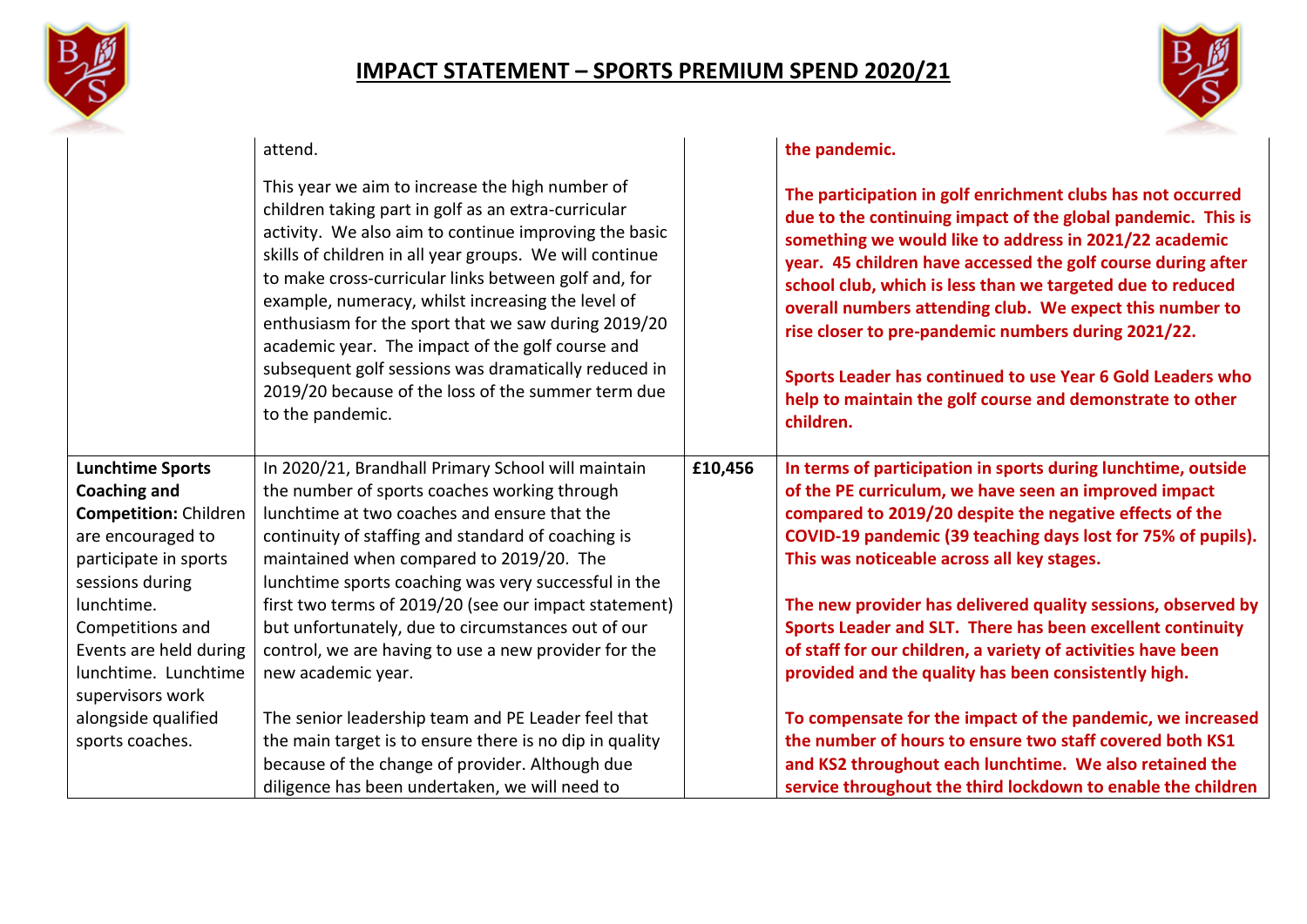



monitor the standard of lunchtime sessions, demanding high standards and enforcing changes if necessary.

Lunchtime Supervisors are now better trained to organise and supervise activities themselves and will continue to work effectively alongside the two sports coaches.

Following a restructure (September 2017) we now have a team of eight Lunchtime Supervisory Assistants/Play Workers and a Principal Lunchtime Supervisory Assistant. Lunchtime Supervisors are now confident in organising play activities and will work alongside the two qualified sports coaches, which will help to upskill them and enable them to organise and lead a wider range of play activities. Additional training for all lunchtime staff will continue to be provided, particularly if there are new staff members at any point.

Qualified sports coaches will encourage participation amongst children in KS1 and KS2 by organising various activities, including a variety of sports that children would not otherwise be able to access.

In addition to coaching sessions/activities, coaches will run intra competitions throughout the school year. The aim of introducing competitions to

**still attending school to benefit from lunchtime sports sessions.**

**Children have been able to choose from an even wider range of sports activities and all children have had the opportunity to try different sports throughout the academic year.**

**We maintained having two qualified coaches for 99% of the time during the time when all children were in school. This improved continuity, quality and overall impact of sessions. The change of provider made has continued to increase the impact of lunchtime sessions.**

**85% of children across KS1 and KS2 accessed sporting activities during lunchtime at some point during 2020/21 academic year; this was achieved despite the loss of 39 teaching days for 75% of children. 60% of children across KS1 and KS2 accessed sporting activities on a 'regular' basis during the first two terms and we are confident this would have been higher if we had been open for the full year to all pupils.**

**All children were given the opportunity to partake in intra school lunchtime competitions at points during the school year. A higher number of competitions in a wider range of sports were available during lunchtime compared to 2019/20. Competitions increased enthusiasm amongst pupils who participated and competitions were better structured and of a higher quality compared to all previous**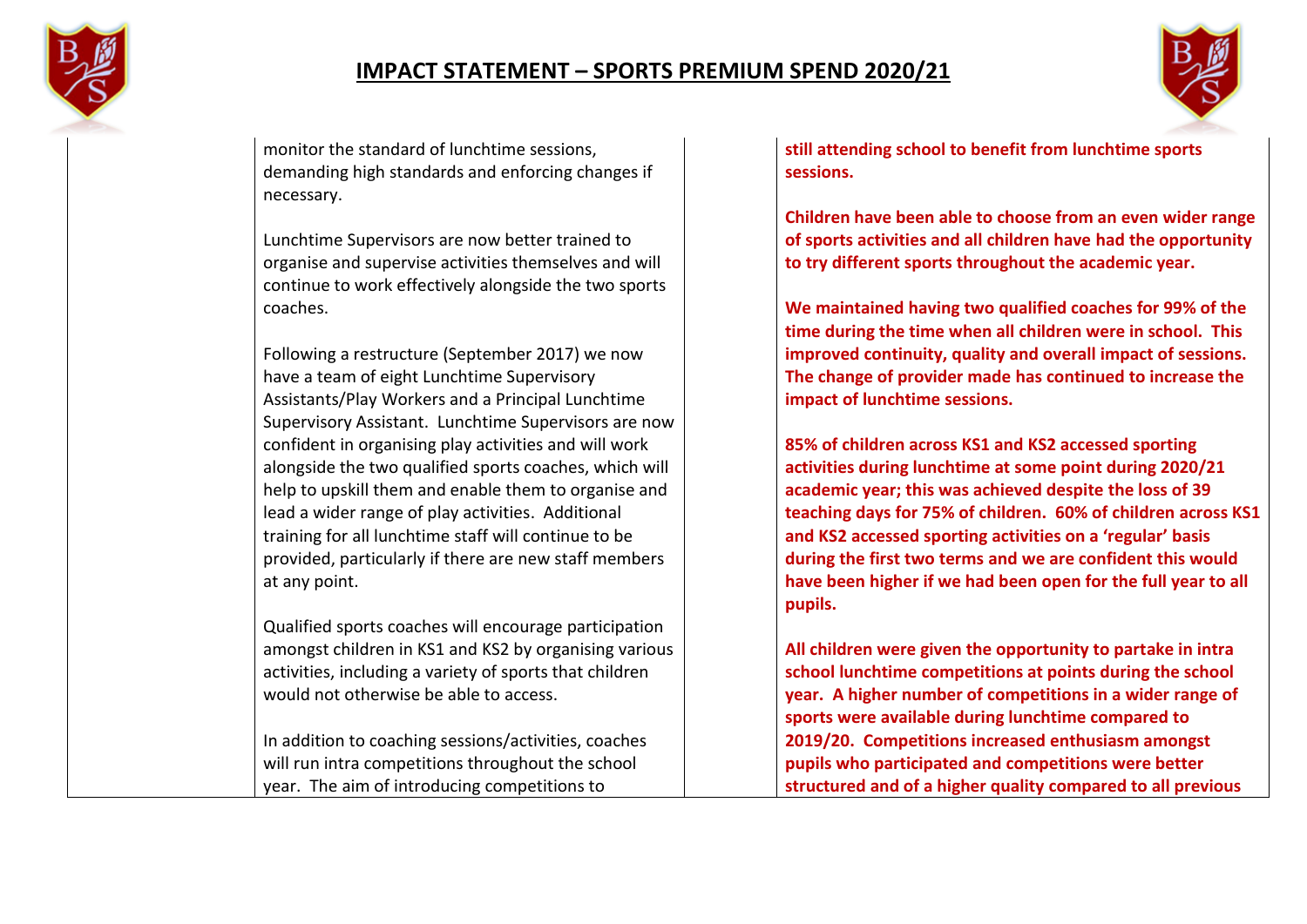



lunchtime is to increase the number of children experiencing competition participation, gaining confidence and enthusiasm for sport. In 2020/21 we will continue to specifically target children who are not part of teams, inside or outside of school, and who we feel would benefit most from taking part in sport, in terms of their health and well-being.

**academic years since the introduction of Sports Premium. The lack of structure in terms of intra competitions was a concern at the end of 2017/18 but the PE Leader, Principal Lunchtime Supervisor and SLT saw a marked improvement during 2018/19 and this has continued to improve in 2019/20 and 2020/21.**

**As part of a lunchtime restructure two years ago, there is now a smaller team of lunchtime supervisors/play workers, with the entire team being confident when delivering sports activities during lunchtimes – this has been evident in observations also. During 2020/21 we focussed training and support on the most recently appointed members of the team and this has contributed to the success of lunchtimes.**

**Children reflect that they enjoy lunchtimes and have built up positive relationships with the coaches who attend every day. SLT had concerns about 'lost sessions' during 2018/19 but this has been actively addressed and is no longer seen as an issue because of the consistency and quality of the current provider. During 2020/21, the children benefitted from having the same coaches every day.**

**The introduction of the Sports Quad contributed to an increased lunchtime sports participation for KS2 pupils over the last two academic years.**

**We aim to further increase lunchtime sports participation, particularly in KS2 and particular targeting pupils who are**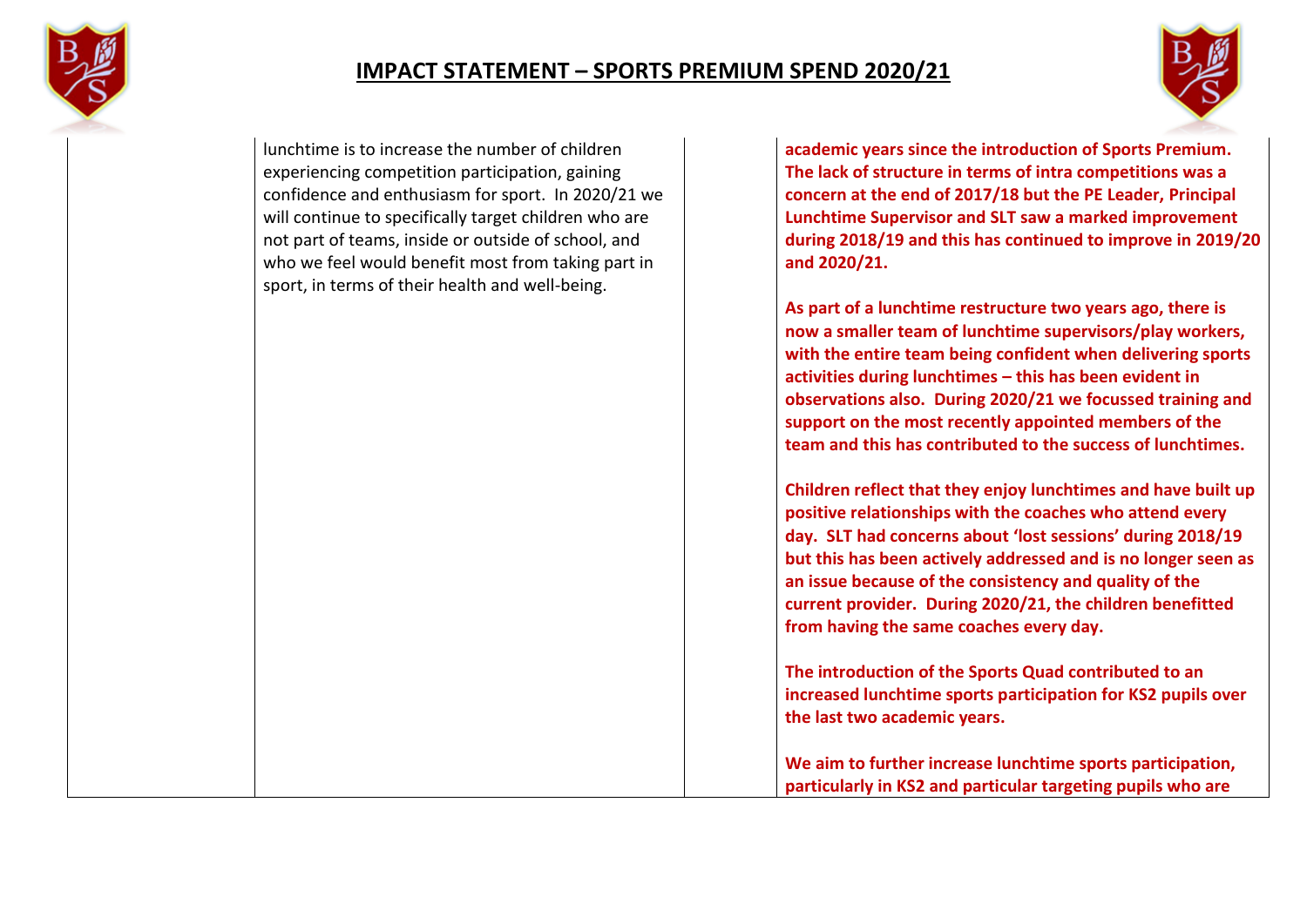



|                                                                                                                                                                                                                                                                        |                                                                                                                                                                                                                                                                                                                                                                                                                                                                                                                                                                                                                                                                                                                      |           | reluctant to participate, during the 2021/22 academic year.                                                                                                                                                                                                                                                                                                                                                                                                                                                                                                                                                                                                                                                      |
|------------------------------------------------------------------------------------------------------------------------------------------------------------------------------------------------------------------------------------------------------------------------|----------------------------------------------------------------------------------------------------------------------------------------------------------------------------------------------------------------------------------------------------------------------------------------------------------------------------------------------------------------------------------------------------------------------------------------------------------------------------------------------------------------------------------------------------------------------------------------------------------------------------------------------------------------------------------------------------------------------|-----------|------------------------------------------------------------------------------------------------------------------------------------------------------------------------------------------------------------------------------------------------------------------------------------------------------------------------------------------------------------------------------------------------------------------------------------------------------------------------------------------------------------------------------------------------------------------------------------------------------------------------------------------------------------------------------------------------------------------|
| <b>Staff Training and</b><br><b>Development: PE</b><br>Leader training and<br>development. Staff<br>who feel less<br>confident in delivering<br>PE have previously<br>worked closely with<br>qualified Sports<br>Coaches to be<br>upskilled and to gain<br>confidence. | As part of our commitment to improve the quality of<br>teaching and learning in PE across the curriculum, we<br>endeavour to ensure that the PE Leader is fully<br>supported in terms of his training needs and the<br>needs of the school. The PE Leader is starting his first<br>year in the role and will need external support, some<br>of which we intend to fund through Sports Premium.<br>The new PE leader will also receive internal support<br>from the previous incumbent.<br>The vast majority of training for our PE Leader is<br>provided for free by the local authority. We also<br>allocate time within the school year for our PE Leader<br>to train staff, observe lessons and take any measures | £2,200.00 | PE Leader (first year in role) has received Local Authority<br>training and is up to date with curriculum changes. The PE<br>Leader has also had time working with the previous<br>incumbent who is still part of the teaching staff and has good<br>experience of leading PE/Sport across all key stages.<br>The Albion Foundation also worked with the Sports Leader<br>during the Autumn Term, focussing on PE teaching within<br>school. The needs of the PE Leader in terms of training and<br>development have been fully met and he effectively co-<br>ordinates PE and Sport within school, identifying the training<br>needs of other staff and the areas for development in<br>PE/Sport within school. |
|                                                                                                                                                                                                                                                                        | to raise the standard of PE taught within each key<br>stage.<br>In addition, we will provide CPD for our three new<br>NQTs, ensuring that a qualified sports coach works<br>alongside them to ensure they are able to plan and<br>deliver effective PE sessions. This is a programme of                                                                                                                                                                                                                                                                                                                                                                                                                              |           | The PE Leader also has the opportunity to share good<br>practice with other schools and make effective links for<br>competitions etc.<br>In all year groups, we have monitored the progress of<br>children in PE, targeting children who need extra support and<br>nurturing the talent of those who are gifted at a certain sport                                                                                                                                                                                                                                                                                                                                                                               |
|                                                                                                                                                                                                                                                                        | staff development that has worked well in previous<br>academic years but was not necessary in 2019/20                                                                                                                                                                                                                                                                                                                                                                                                                                                                                                                                                                                                                |           | or within PE in general.                                                                                                                                                                                                                                                                                                                                                                                                                                                                                                                                                                                                                                                                                         |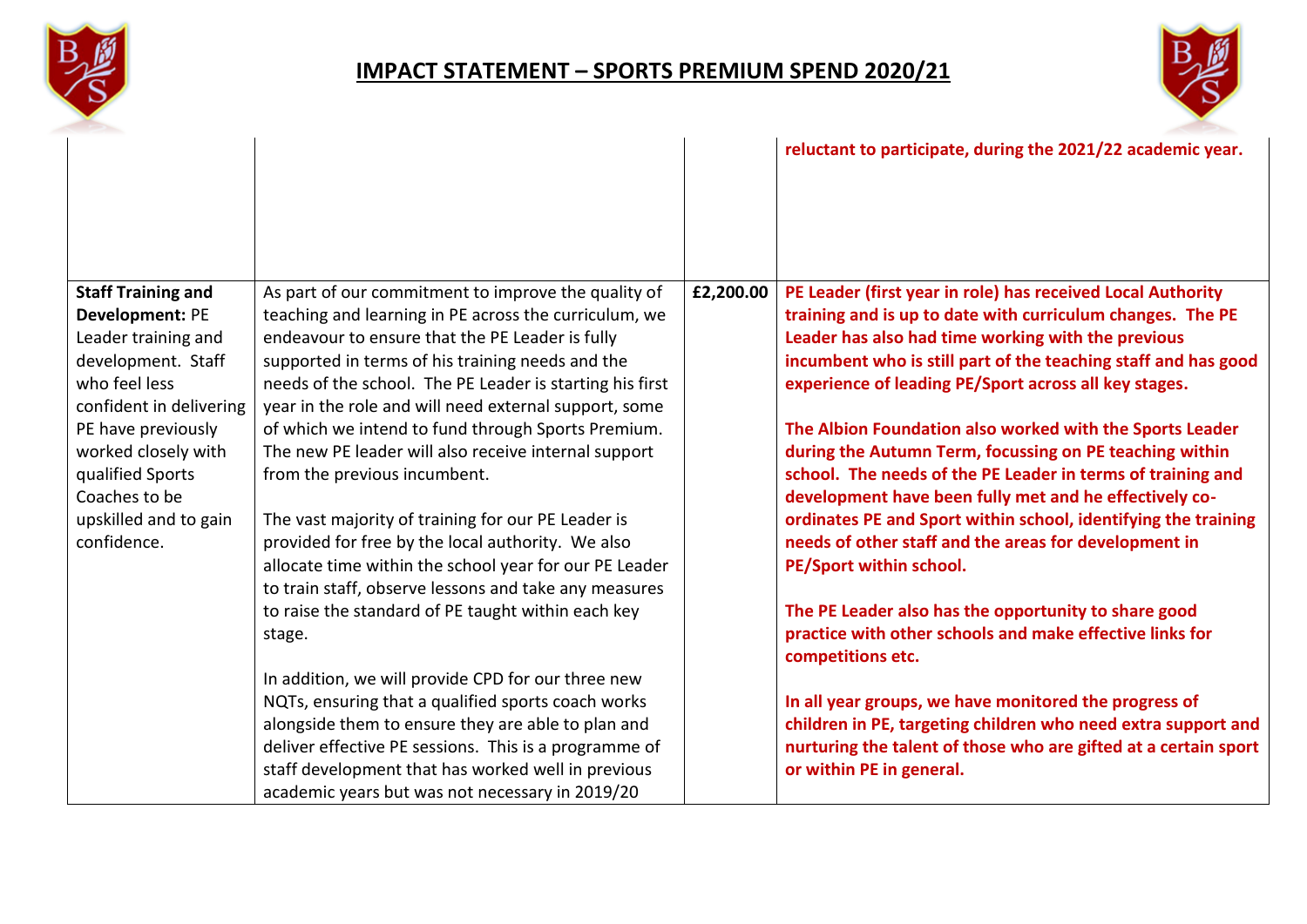



|                                                                                                                                                                                                              | because all teachers had already been through the<br>training. We now have a new Sports Leader and three<br>new members of our teaching staff, so wish to<br>reinvest in training using Sports Premium.<br>We expect to see a high standard of PE being<br>delivered across all key stages by the end of the<br>academic year. We also expect PE leadership to be<br>strong and the impact of Sports Premium to be<br>evident in all areas. |    | Due to the disruption caused by the pandemic during the<br>Spring Term, the training of NQTs has not yet happened.<br>This will be moved to 2021/22 academic year. This is<br>reflected in the final spend for 20/21 and the planned spend<br>for $21/22$ .                                                                                                                                                                                                      |
|--------------------------------------------------------------------------------------------------------------------------------------------------------------------------------------------------------------|---------------------------------------------------------------------------------------------------------------------------------------------------------------------------------------------------------------------------------------------------------------------------------------------------------------------------------------------------------------------------------------------------------------------------------------------|----|------------------------------------------------------------------------------------------------------------------------------------------------------------------------------------------------------------------------------------------------------------------------------------------------------------------------------------------------------------------------------------------------------------------------------------------------------------------|
| <b>Competition and</b><br><b>Achievement: Sports</b><br>teams compete in<br>competitions<br>throughout the school<br>year. Mostly offsite<br>events but some<br>events also organised<br>on site. Prizes are | Brandhall Primary School aims to allow as many<br>children as possible to take part in competitions<br>outside school, developing their confidence within the<br>chosen sport, familiarising them with competing<br>against other schools and increasing their overall<br>enjoyment and enthusiasm for sport.<br>Within the school site we are fortunate to have<br>football pitches, a golf course, a basketball course and                | £0 | During the 2020/21 academic year, there were no face to<br>face competitions and tournaments against other schools<br>due to the COVID-19 pandemic. If possible, this will be<br>addressed in 2021/22 academic year and we will aim to give<br>children who have missed out on this experience, the<br>opportunity to participate. We have adapted to the<br>circumstances and focussed on virtual competitions against<br>other schools and intra competitions. |
| also purchased to<br>promote sporting<br>achievement and<br>encourage                                                                                                                                        | two school halls - both used for delivering PE. As<br>such, we also invite other schools to take part in<br>competitions on our site, involving as many of our<br>children as possible.                                                                                                                                                                                                                                                     |    | We have retained the Bronze Award granted by Your School<br>Games. All schools have retained their award from the<br>previous year due to the pandemic.                                                                                                                                                                                                                                                                                                          |
| participation.                                                                                                                                                                                               | In addition to the cost of attending external<br>competitions, school spends a small amount on<br>prizes, trophies, medals and other rewards to<br>promote and celebrate sporting achievement, whilst                                                                                                                                                                                                                                       |    | We have used home learning and social media to promote<br>sporting participation throughout the COVID19 pandemic.<br>The Sports Leader set weekly sporting tasks throughout the<br>pandemic.                                                                                                                                                                                                                                                                     |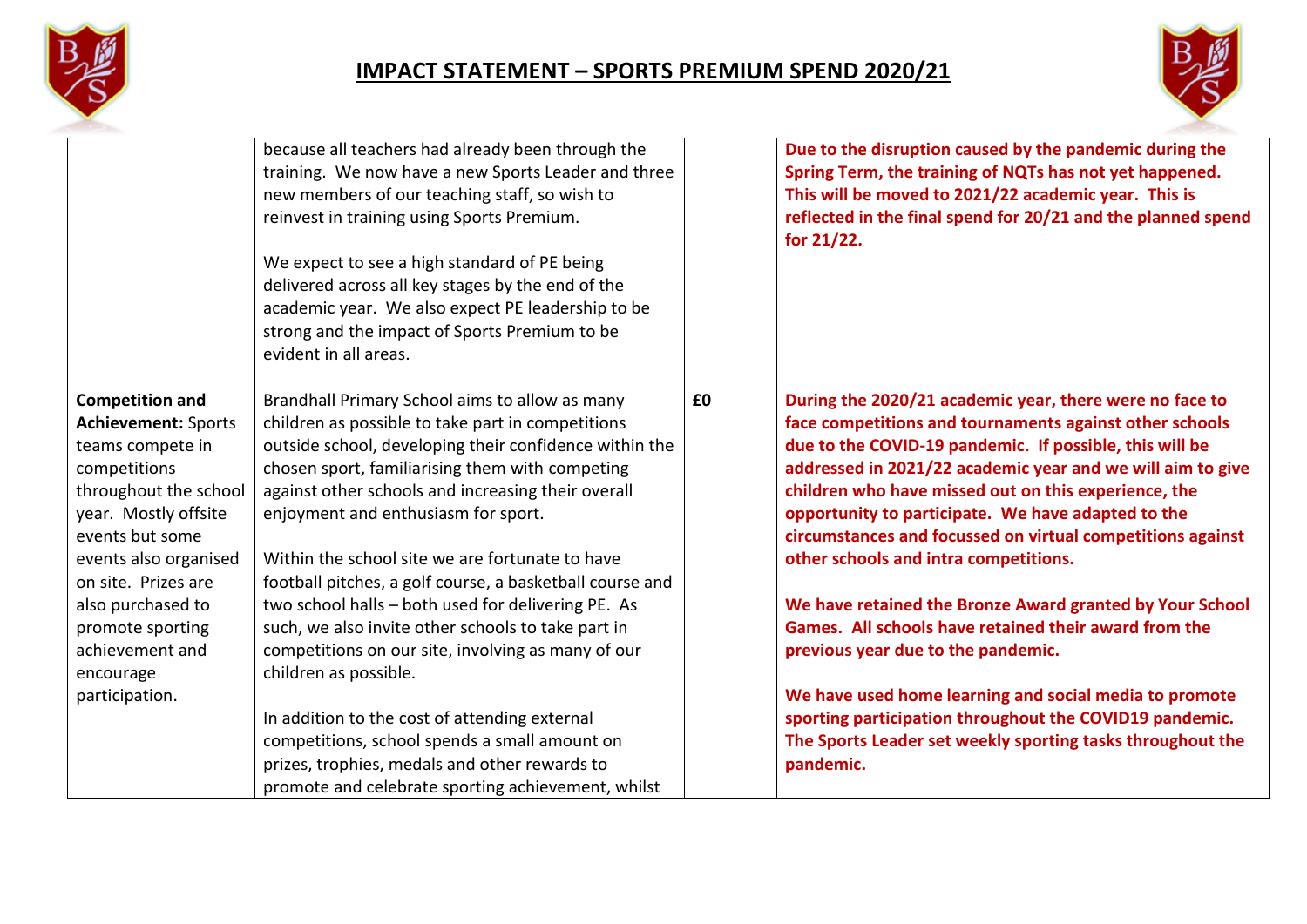



#### also encouraging participation.

Our aim during 2020/21 is to increase the number of children taking part in competitions across school. This was detrimentally impacted by COVID19 in 2019/20 and we may also see issues in 2020/21, particularly during the autumn term. However, our target is to increase participation next year and continue to build on this in future years.

We aim to enter more competitions in a wider range of sports and continue to enter 'B teams', targeting children who have not previously taken part in competitions. We also intend to further increase the involvement of KS1 children in events and competitions, either in school or offsite.

**Unfortunately, due to the pandemic, we have been unable to organise an athlete event this year but are hopeful that restrictions will allow us to do this again in 2021/22.**

**Taking part in competitions against other schools and within school helps children to develop a further respect for sport and a better understanding of sporting values. Face to face competitions and events were unable to go ahead during 2020-21 due to COVID19 but children have benefitted from virtual competitions against other schools. 89% of children took part in virtual competitions against other schools during the 2021/22 academic year. There were 3 virtual competitions in total, with an average of 15 different schools competing against each other in these competitions.**

**We are hopeful that face to face competition may be able to recommence during 2021/22 but will continue to use virtual competition until this is possible.**

**We have developed strong links with a number of external sports clubs, including those who use the school site, and we actively encourage our children to attend these clubs.**

**Celebrating sporting achievement, both inside and outside of school, forms part of praise assembly every week and sporting achievement is also recorded on the weekly school newsletter (Brandhall Beat), on the school website and through the school's social media feeds. Overall, children reflect that they love taking part in sport, representing**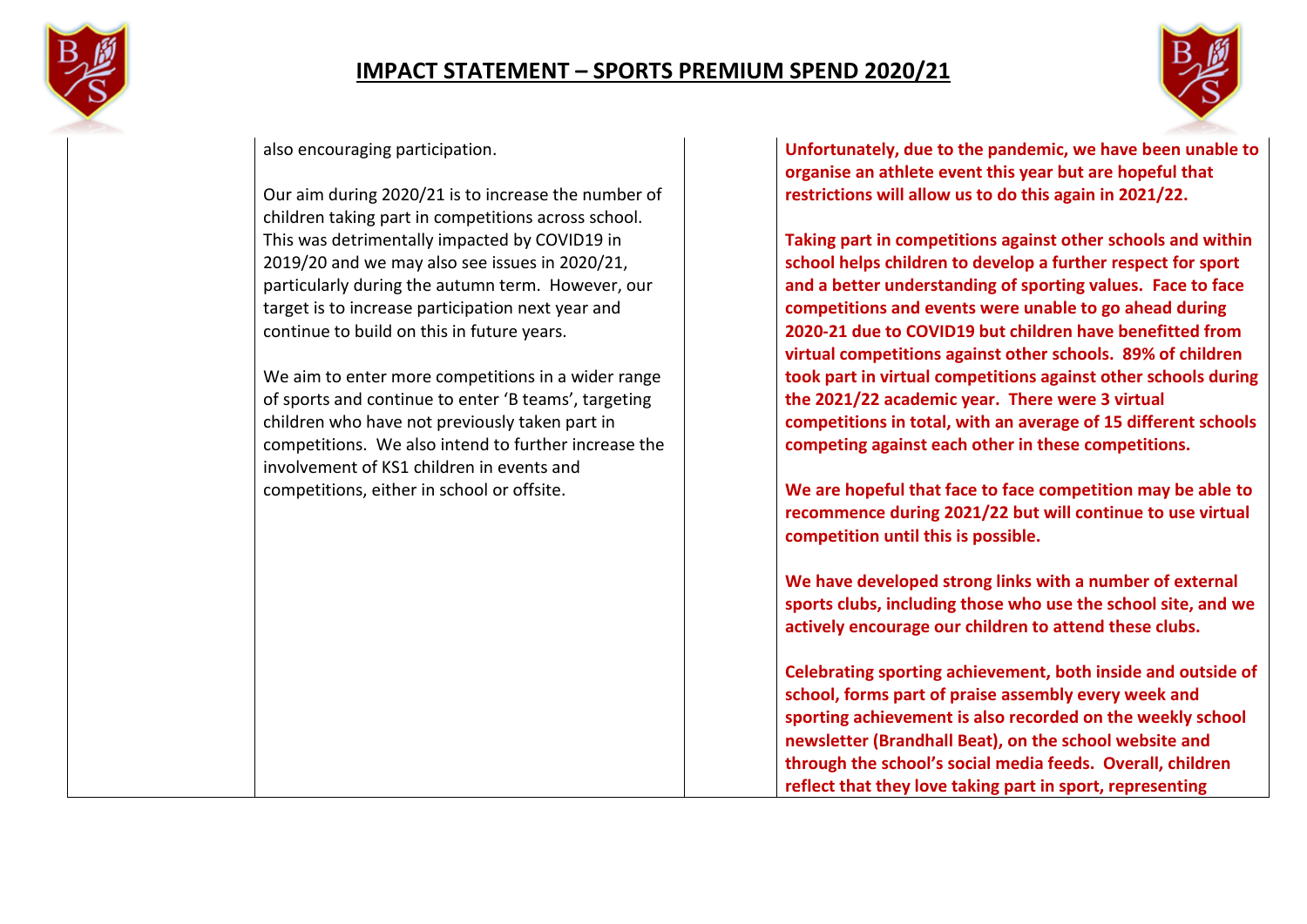



|                                                                                                                                                                                                      |                                                                                                                                                                                                                                                                                                                                                                                                                                                               |         | Brandhall at sport and being rewarded for sporting<br>achievement.<br>Intra Sports Competitions are held regularly both at<br>lunchtime, during PE sessions and during enrichment clubs.<br>Healthy competition, promoting good sportsmanship, is part<br>of the ethos and culture of Brandhall Primary School.<br>Sports Day was very successful with all children from<br>Reception to Year 6 partaking in a variety of sporting<br>competitions. There was clear progression from Autumn<br>Term to Summer Term in all year groups.                    |
|------------------------------------------------------------------------------------------------------------------------------------------------------------------------------------------------------|---------------------------------------------------------------------------------------------------------------------------------------------------------------------------------------------------------------------------------------------------------------------------------------------------------------------------------------------------------------------------------------------------------------------------------------------------------------|---------|-----------------------------------------------------------------------------------------------------------------------------------------------------------------------------------------------------------------------------------------------------------------------------------------------------------------------------------------------------------------------------------------------------------------------------------------------------------------------------------------------------------------------------------------------------------|
| <b>PE and Sports</b><br><b>Resources: General</b><br>resources to aid the<br>delivery of the PE<br>curriculum and sport<br>within school,<br>including resources<br>for after school sports<br>clubs | Each year since the introduction of Sports Premium,<br>we have allocated money towards resources to<br>ensure that teachers are able to deliver the PE<br>curriculum and we are also able to offer after school<br>sports clubs.<br>The Sports Premium is used to ensure children are<br>motivated to participate in PE and other sport<br>sessions because lessons are well resourced and a<br>variety of activities can be provided throughout the<br>year. | £622.00 | PE resources have helped to ensure that the standard of PE<br>lessons has improved. The PE leader observed lessons<br>throughout the year and saw marked improvement in both<br>the quality and impact of the teaching and the skill and<br>enthusiasm for sport shown by the pupils in every year<br>group.<br>We have used 20/21 funding to improve sports resources<br>across school. An audit at the end of 20/21 showed that we<br>are better resourced than at the end of 2019/20. We will<br>continue to maintain and improve resources each year. |
|                                                                                                                                                                                                      | The money is partially used to ensure there are<br>sufficient high quality resources for sports and<br>activities already undertaken but is also used to<br>introduce new activities and maintain children's                                                                                                                                                                                                                                                  |         |                                                                                                                                                                                                                                                                                                                                                                                                                                                                                                                                                           |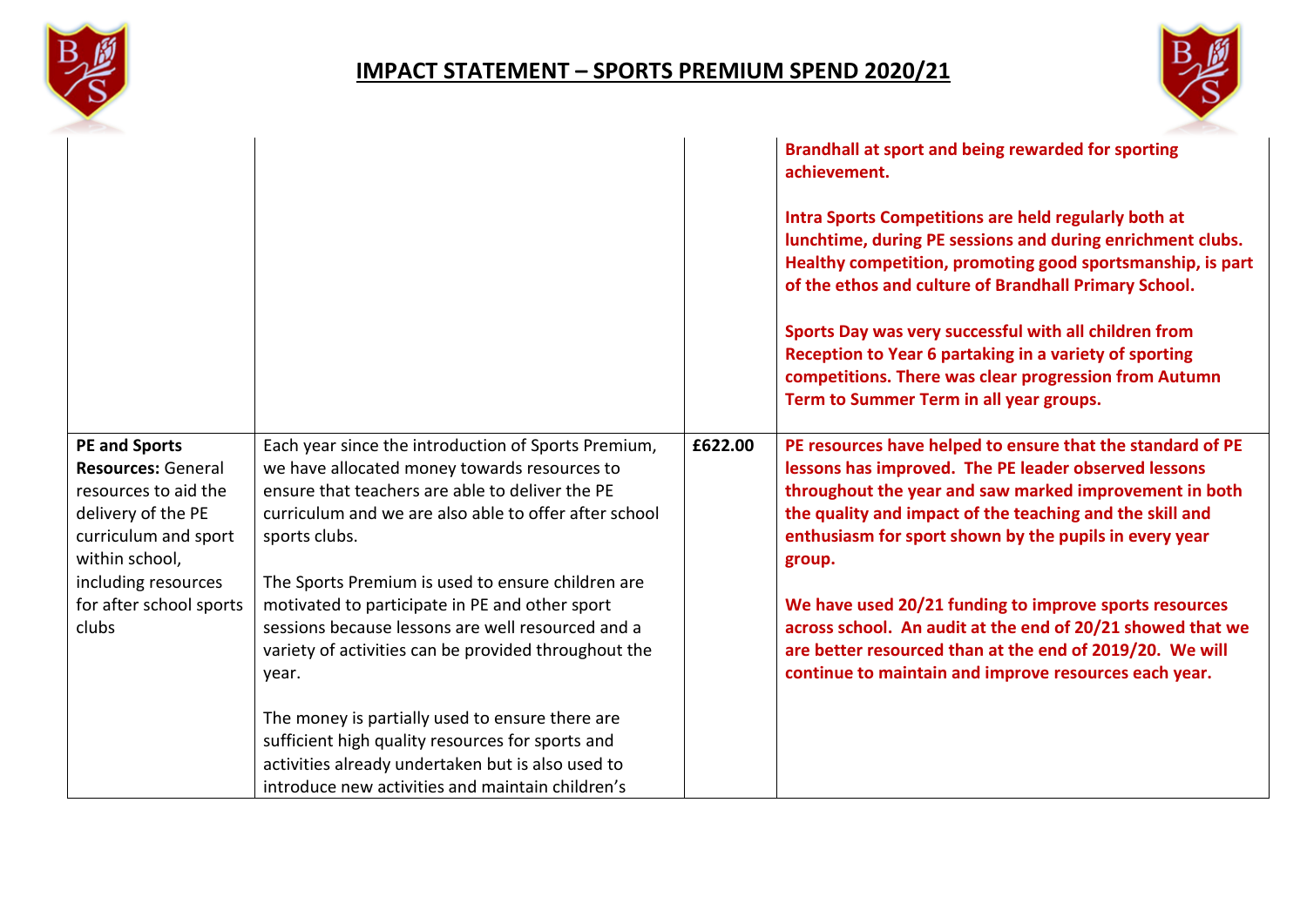



|                                        | interest and motivation.                                                                                                                                                                                                                                |           |                                                                                                                  |
|----------------------------------------|---------------------------------------------------------------------------------------------------------------------------------------------------------------------------------------------------------------------------------------------------------|-----------|------------------------------------------------------------------------------------------------------------------|
|                                        |                                                                                                                                                                                                                                                         |           |                                                                                                                  |
|                                        | This year we aim to have better resources than in any<br>previous academic year, which will in turn mean a<br>higher standard of PE lesson, more enthusiasm for PE<br>lessons and extra-curricular clubs and overall greater<br>participation in sport. |           |                                                                                                                  |
| <b>After School Clubs</b>              | When the Sports Premium was first introduced, we                                                                                                                                                                                                        | £2,370.00 | As a result of the global pandemic, having followed                                                              |
| and Extra Curricular                   | focussed our attention on one after school sports club                                                                                                                                                                                                  |           | government guidance, there have been no extra-curricular                                                         |
| Sports: Clubs take                     | - Football Club - which was very successful and                                                                                                                                                                                                         |           | sports clubs during 2020/21 academic year. Enrichment                                                            |
| place throughout the                   | ensured that 25% of KS2 were part of an after school                                                                                                                                                                                                    |           | clubs have also not been possible in their usual format due to                                                   |
| school year in a<br>variety of sports, | Sports club.                                                                                                                                                                                                                                            |           | the restrictions in place.                                                                                       |
| helping to engage                      | Since then we have built on this platform and have                                                                                                                                                                                                      |           | We have adapted to the restrictions in a number of ways,                                                         |
| children in sport and                  | now opened up a wider variety of sports clubs, also                                                                                                                                                                                                     |           | ensuring we continue to use funding to give children sporting                                                    |
| introduce them to                      | encouraging KS1 to participate. On average over the                                                                                                                                                                                                     |           | opportunity.                                                                                                     |
| new ways of staying                    | past few academic years, we have run between 3 and                                                                                                                                                                                                      |           |                                                                                                                  |
| fit and healthy.                       | 4 different sports clubs each term.                                                                                                                                                                                                                     |           | We have used a coach from the Albion Foundation, whose                                                           |
|                                        |                                                                                                                                                                                                                                                         |           | hours are not funded through Sports Premium, in our After                                                        |
|                                        | In 2020/21, we aim to have a higher proportion of our                                                                                                                                                                                                   |           | School Club to engage 45 children for 2 days per week                                                            |
|                                        | children participating in extra-curricular sports activity<br>than in any previous year. We aim to build on the                                                                                                                                         |           | throughout the academic year. We have not used the<br>funding but this is an example of adapting to maximise the |
|                                        | excellent foundations built during the autumn and                                                                                                                                                                                                       |           | opportunities provided.                                                                                          |
|                                        | spring terms of 2019/20 academic year but also                                                                                                                                                                                                          |           |                                                                                                                  |
|                                        | ensure that children who have not previously                                                                                                                                                                                                            |           | With other year groups, we will be able to use future sports                                                     |
|                                        | accessed clubs are encouraged to do so.                                                                                                                                                                                                                 |           | premium funding as 'catch up' in terms of providing sporting                                                     |
|                                        |                                                                                                                                                                                                                                                         |           | opportunities, but we will not be able to do this with Year 6.                                                   |
|                                        | In addition to after school clubs, we have weekly                                                                                                                                                                                                       |           | We have therefore provided sporting enrichment clubs for                                                         |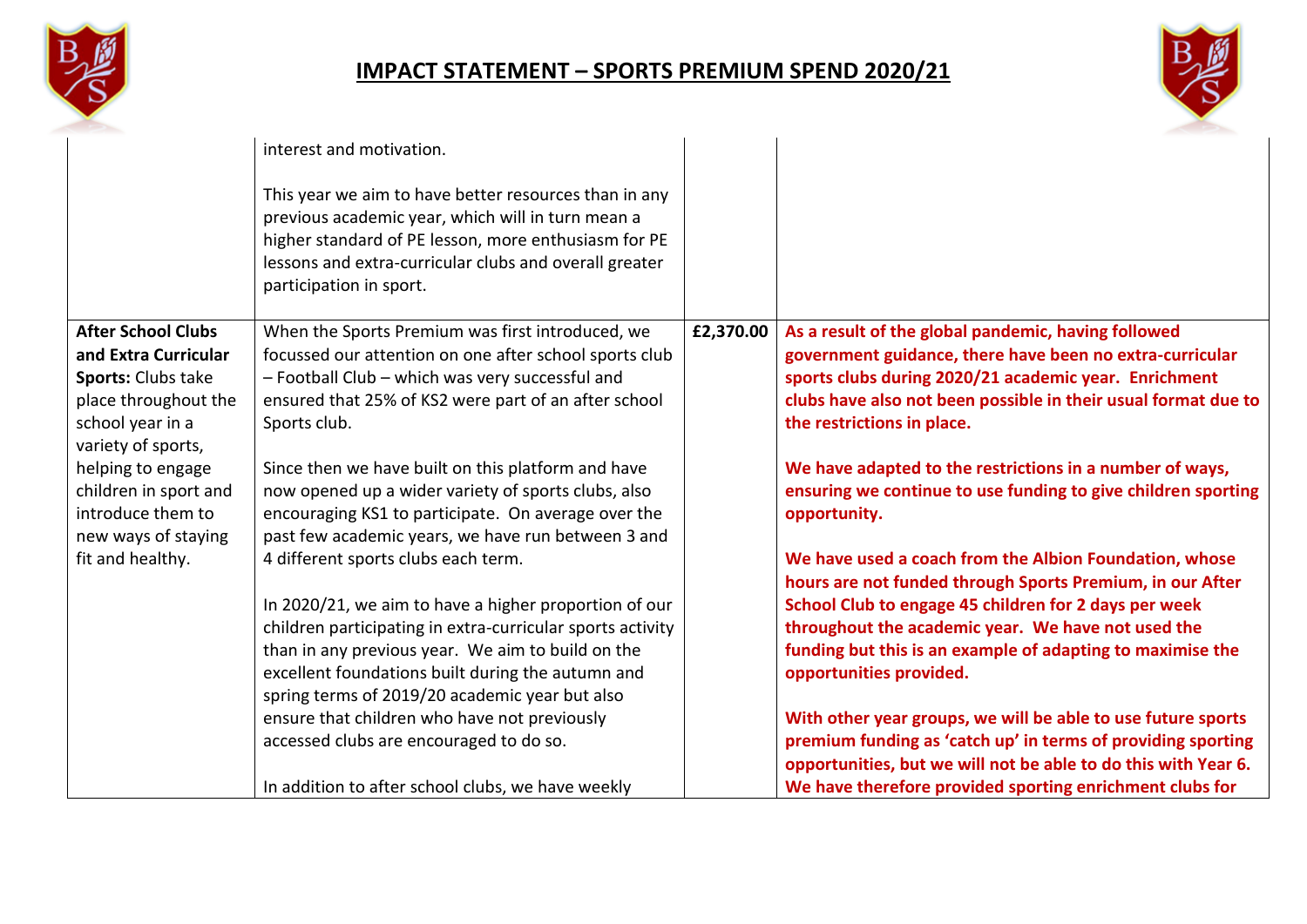



|                                                                                                                                                                                                                                                | curriculum enrichment clubs for children in key stage<br>two. Our aim for 2020/21 is to introduce our KS2<br>children to new sports and for an even higher number<br>of KS2 children to access these clubs throughout the<br>school year.                                                                                                                                                                                                                                                                                                                              |    | Year 6 throughout the academic year, using the Albion<br><b>Foundation for Autumn Term and another provider for</b><br>Spring Term. We are also providing additional sports days<br>for our Year 6 pupils when other classes are having their<br>transition days. All 61 Year 6 pupils participated in both<br>sporting enrichment clubs and additional sports days with a<br>range of activities provided. Children who were less<br>enthusiastic were identified beforehand but participated in<br>full.<br>Children are strongly encouraged to take part in clubs<br>outside of school and Brandhall Primary School now has links<br>with several different external sporting organisations. |
|------------------------------------------------------------------------------------------------------------------------------------------------------------------------------------------------------------------------------------------------|------------------------------------------------------------------------------------------------------------------------------------------------------------------------------------------------------------------------------------------------------------------------------------------------------------------------------------------------------------------------------------------------------------------------------------------------------------------------------------------------------------------------------------------------------------------------|----|-------------------------------------------------------------------------------------------------------------------------------------------------------------------------------------------------------------------------------------------------------------------------------------------------------------------------------------------------------------------------------------------------------------------------------------------------------------------------------------------------------------------------------------------------------------------------------------------------------------------------------------------------------------------------------------------------|
| <b>Residential Trip</b><br>Subsidy: A subsidy<br>which will allow a<br>residential trip to take<br>place and will<br>encourage more<br>parents to allow their<br>children to attend.<br>Sporting<br>opportunities are a<br>fundamental part of | Brandhall Primary School places great value on the<br>role of residential trips within a child's development<br>and feels that the sporting opportunities on offer at<br>our residential trips would really benefit the children<br>in attendance. As such we have committed a £1,500<br>subsidy to ensure that more children are able to<br>attend the residential and enjoy participating in sports<br>that they would not otherwise have access to.<br>We used sports premium to subsidise our residential<br>trip in 2018/19 and this was very successful in terms | £0 | The residential trip was cancelled due to the COVID19<br>pandemic. School was extremely disappointed not to be<br>able to give these children the opportunity to benefit from<br>the many sporting opportunities that have been provided to<br>other children in previous academic years.                                                                                                                                                                                                                                                                                                                                                                                                       |
| this trip.                                                                                                                                                                                                                                     | of the impact it had on the children who attended<br>(see our impact statement). We anticipate that this<br>subsidy will have a similar impact on the children who<br>attend in 2019/20, both in terms of their enthusiasm                                                                                                                                                                                                                                                                                                                                             |    |                                                                                                                                                                                                                                                                                                                                                                                                                                                                                                                                                                                                                                                                                                 |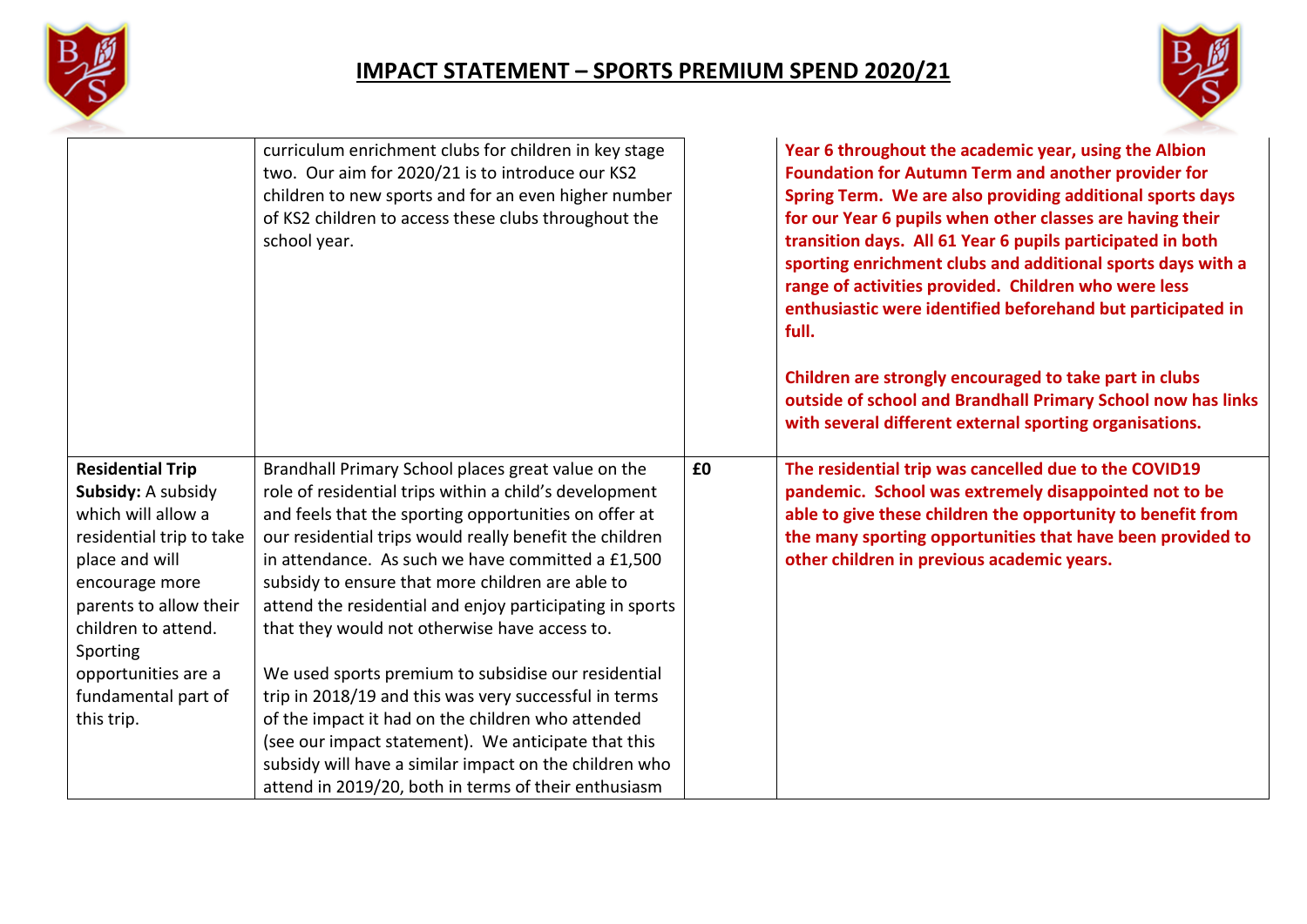



|                                                                                                                        | for the sports undertaken and their appreciation of<br>sport/health and well-being in general.                                                                                                                                                                                                                                                                                                                                                                                                                                                                                                                                                                                                                                                                                                                                                                                                                                    |    |                                                                                                                                                                                                                                                                        |
|------------------------------------------------------------------------------------------------------------------------|-----------------------------------------------------------------------------------------------------------------------------------------------------------------------------------------------------------------------------------------------------------------------------------------------------------------------------------------------------------------------------------------------------------------------------------------------------------------------------------------------------------------------------------------------------------------------------------------------------------------------------------------------------------------------------------------------------------------------------------------------------------------------------------------------------------------------------------------------------------------------------------------------------------------------------------|----|------------------------------------------------------------------------------------------------------------------------------------------------------------------------------------------------------------------------------------------------------------------------|
|                                                                                                                        | (The 2019/20 residential was cancelled due to<br>COVID19.)                                                                                                                                                                                                                                                                                                                                                                                                                                                                                                                                                                                                                                                                                                                                                                                                                                                                        |    |                                                                                                                                                                                                                                                                        |
| <b>Facilities</b><br>Development:<br>Developing the<br>grounds to enhance<br>sporting opportunity<br>for our children. | The senior leadership team, in unison with the PE<br>Leader, have made the decision to use Sports<br>Premium funding to develop an outdoor sports space,<br>complete with gym equipment, table tennis tables<br>and table football tables. 240 children in KS2 will have<br>access to this throughout the school day, with<br>potential for after school clubs also.<br>An additional £3,000 of funding has been secured and<br>the project is due for completion early in September<br>2019. The school currently has excellent facilities for<br>sport and the completion of this project will ensure a<br>higher percentage of children are able to access<br>sporting equipment, which in turn will promote<br>healthy lifestyles and enthusiasm for sporting activity.<br>The outdoor sports space can be used for PE sessions,<br>during lunchtimes and as attendance, behaviour or<br>achievement rewards/incentives also. | £0 | No further facilities development took place during 2020/21<br>due to COVID-19 restrictions. This money will be carried<br><b>forward to 2021/22.</b><br>Sports Premium money has been used historically to great<br>effect in development the facilities across site. |

**\*The underspend from 2020/21 will be used in 2021/22 academic year. This will be used to improve PE resources across site.**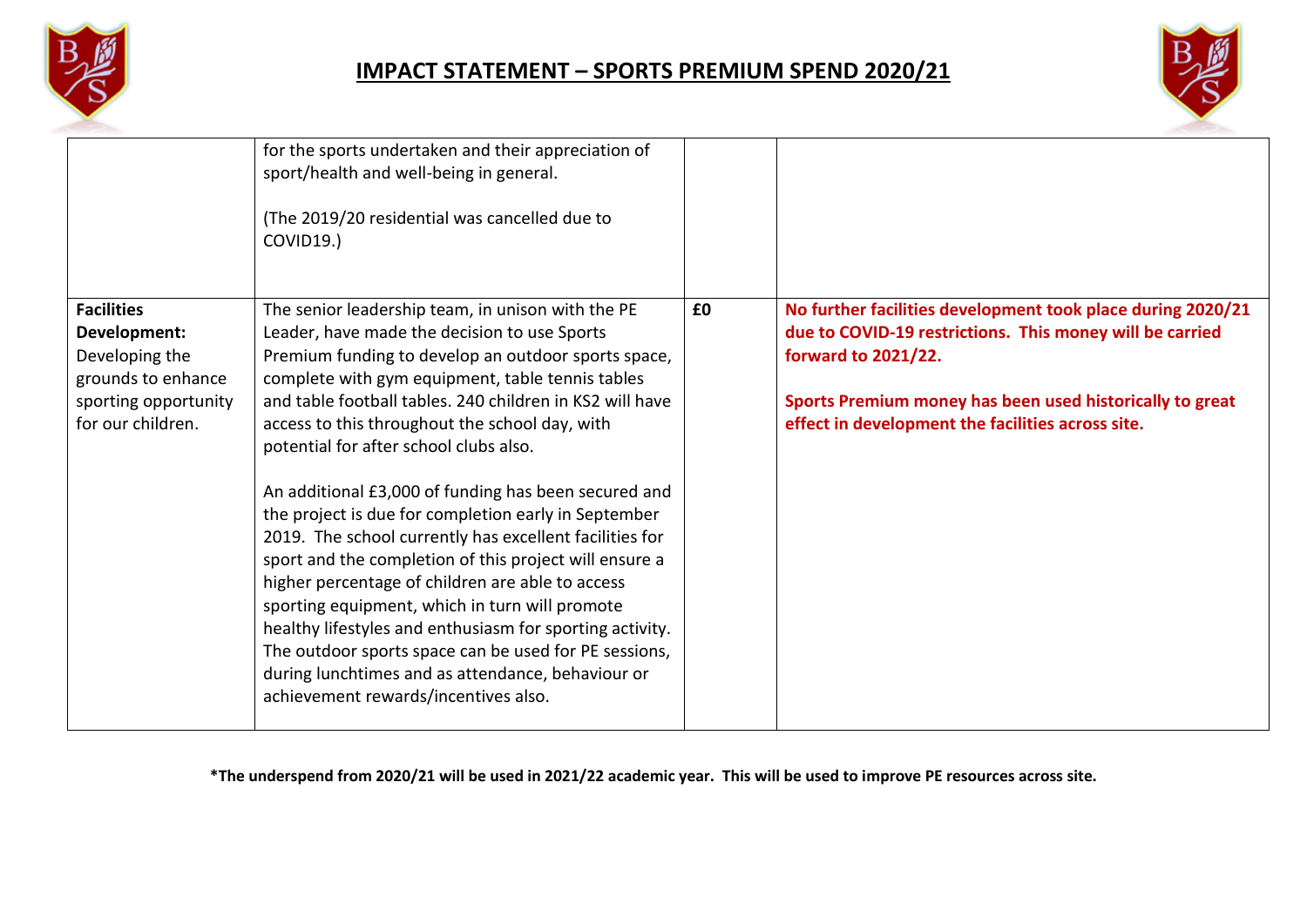



#### **GENERAL IMPACT OF SPORTS PREMIUM FUNDING 2020/21**

- COVID19 has undoubtedly affected our ability to meet the targets we set at the start of the academic year. However, we have adapted our strategies to work around restrictions and offer as many sporting opportunities as possible.
- The Sports Quad, containing gym equipment, table tennis tables and table football tables continues to be enjoyed by all children in KS2.
- Greater staff understanding of how to plan, deliver and assess the impact of PE lessons. More teachers teaching effective PE lessons. 100% of teaching staff were confident in teaching PE at the end of 2020/21.
	- Positive feedback from PE Leader's lesson observations; more effective PE lessons are being taught.
	- Teacher confidence in delivering a wider range of PE sessions has improved. Resources support this.
	- The majority of children within school are fit and healthy with a good understanding of health and well-being.
	- Children across all key stages enjoy PE and are enthusiastic about learning new sports and gaining new skills.
		- New sports have been introduced across school and in lunchtime/enrichment clubs.
	- After School Sports clubs have not been possible during 2020/21 and this will be an area for development in 2021/22.
- Sporting Enrichment Clubs have been impacted by the pandemic. We have adapted to focus on Year 6 and will continue to review as restrictions change.
	- A larger number of children regularly use lunchtimes to enjoy sporting activities, demonstrating a good understanding of sporting values.
		- Many children take part in sport outside of school; in part because of school's excellent links with external sporting organisations.
			- Sporting achievement and sporting values are celebrated regularly within school.